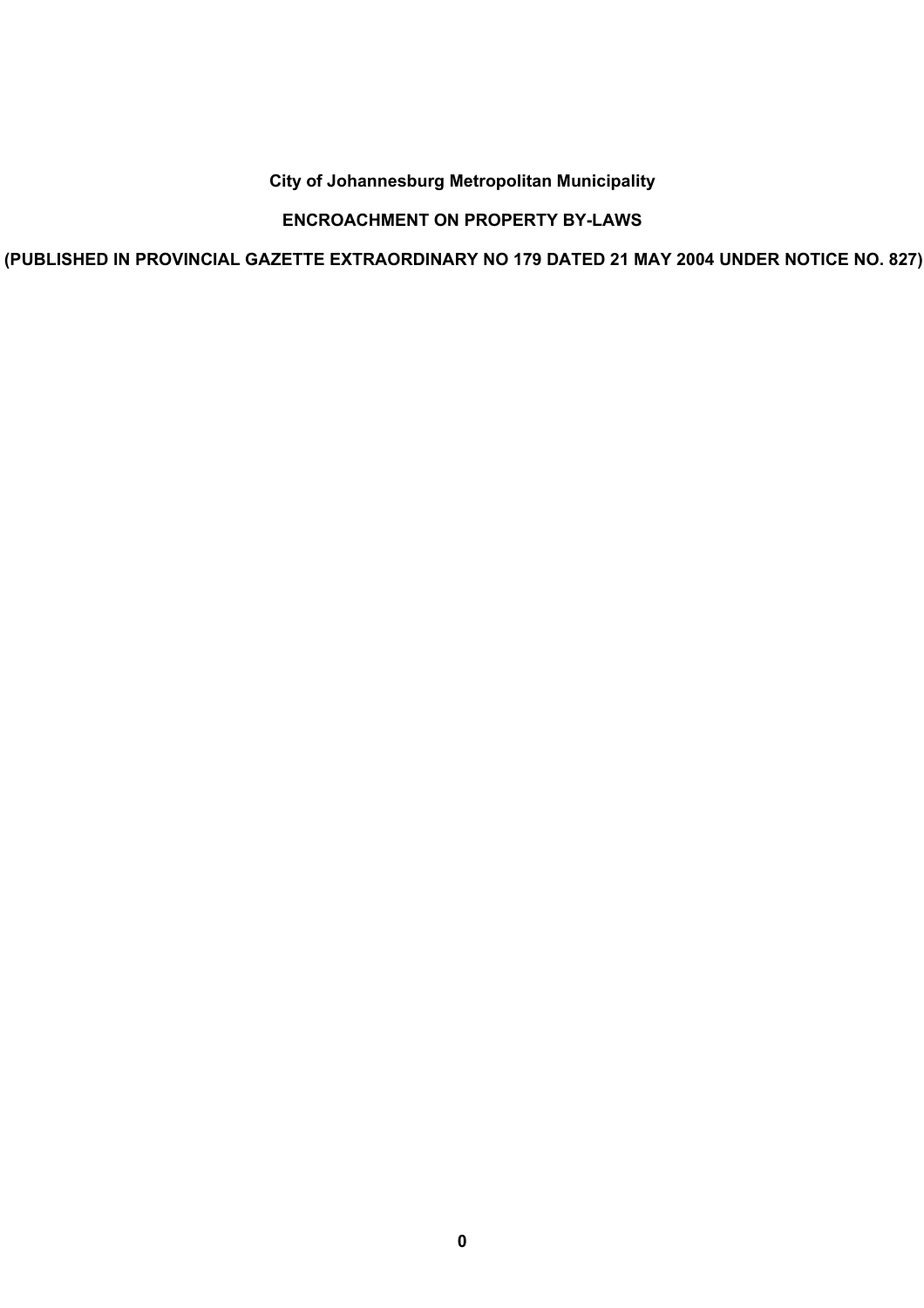## **CITY OF JOHANNESBURG METROPOLITAN MUNICIPALITY**

### **ENCROACHMENT ON PROPERTY BY-LAWS**

**The Municipal Manager of the City of Johannesburg metropolitan Municipality hereby, in terms of Section 13(a) of the Local government: Municipal Systems Act, 2000 (Act No 32 of 2000), publishes the Encroachment on Property By-laws for the City of Johannesburg Metropolitan Municipality, as approved by its Council, as set out hereunder.** 

## **CITY OF JOHANNESBURG METROPOLITAN MUNICIPALITY**

### **ENCROACHMENT ON PROPERTY BY-LAWS**

### **TABLE OF CONTENTS**

#### 1. Definitions

- 2. Council permission required
- 3. Rules for the construction of projections
- 4. Columns
- 5. Balconies and bay windows
- 6. Plinths, pilasters, corbels and cornices
- 7. Verandas around corners
- 8. Pavement openings
- 9. Maintenance, removal and tenancy of projections
- 10. Paving of footways or pavements under or in front of encroachment
- 11. Projections
- 12. Offences and penalties
- 13. Repeal of by-laws
- 14. Short title

Schedule 1: Repealed By-Laws

#### **Definitions**

1. (1) In these By-laws, any word or expression which has been defined in the National Building Regulations and Building Standards Act, 1977 (Act No. 103 of 1977), has that meaning and, unless the context otherwise indicates  $-$ 

"Council" means  $-$ 

- (a) the Metropolitan Municipality of the City of Johannesburg established by Provincial Notice No 6766 of 2000 dated 1 October 2000, as amended, exercising its legislative and executive authority through its municipal Council; or
- (b) its successor in title; or
- (c) a structure or person exercising a delegated power or carrying out an instruction, where any power in these by-laws has been delegated or subdelegated, or an instruction given, as contemplated in section 59 of the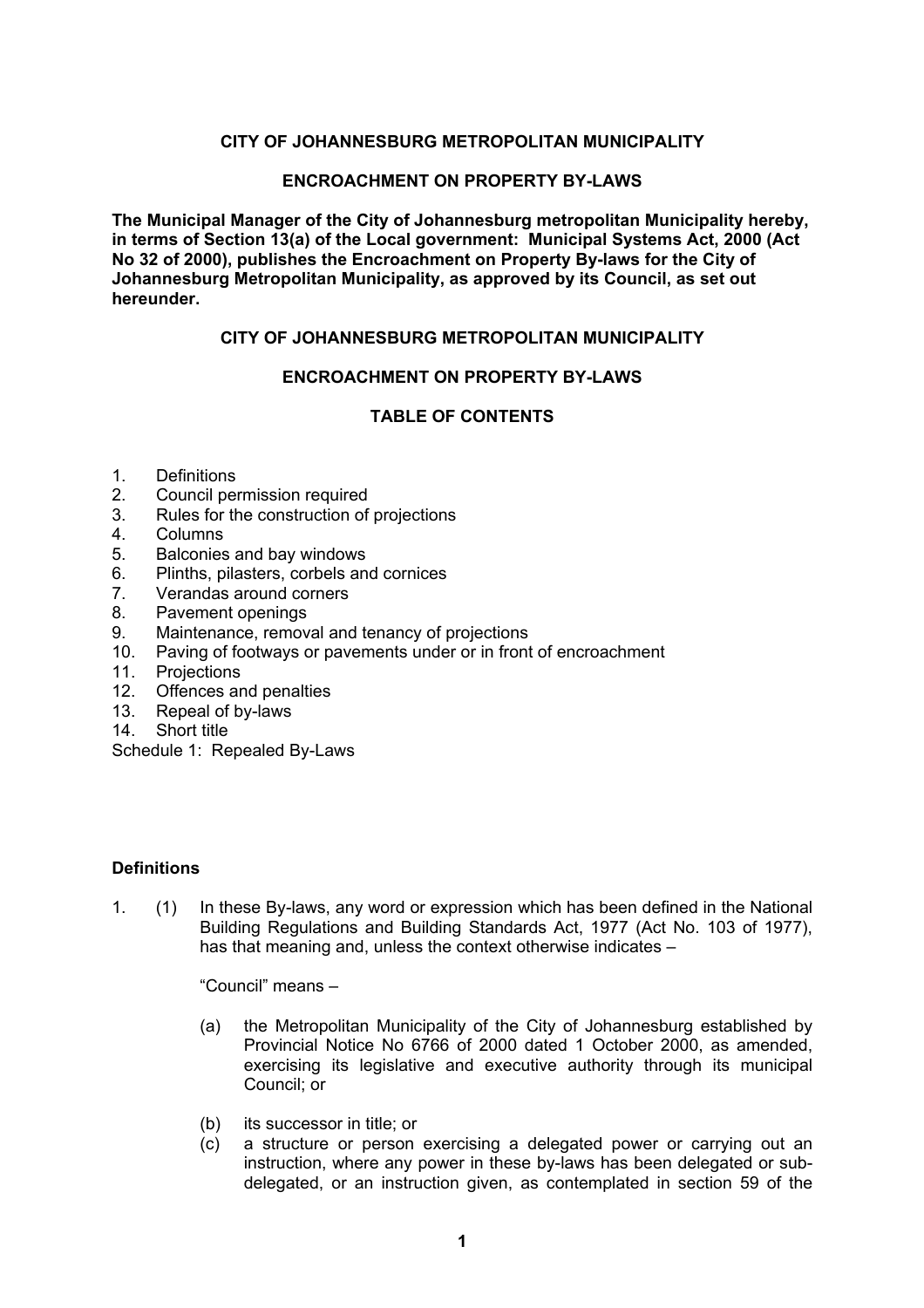Local Government: Municipal Systems Act, 2000 (Act No 32 of 2000); or

(d) a service provider fulfilling a responsibility under these by-laws, assigned to it in terms of section 81(2) of the Local Government: Municipal Systems Act (Act No 32 of 2000) or any other law, as the case may be;

"encroachment" means any physical object which intrudes on or over municipal property, or property which the Council has control over or other property in respect of which a servitude or other property right has been registered in favour of the Council;

"m" means metre:

"mm" means millimetre:

"prescribed" means determined by resolution of the Council made from time to time;

"prescribed fee" means a fee determined by the Council by resolution in terms of section 10G(7)(a)(ii) of the Local Government Transition Act, 1993 (Act No. 209 of 1993), or any other applicable legislation;

"public road" means any road, street or thoroughfare or any other place (whether a thoroughfare or not) which is commonly used by the public or any section thereof or to which the public or any section thereof has a right of access, and  $include$  =

- (a) the verge of any such road, street or thoroughfare;
- (b) any bridge, ferry or drift traversed by any such road, street or thoroughfare; and
- (c) any other work or object forming part of or connected with or belonging to such road, street or thoroughfare;
- (2) If any provision in these By-laws vests or imposes any power, function or duty of the Council in or on an employee of the Council and such power, function or duty has in terms of section 81(2) of the Local Government: Municipal Systems Act, 2000 (Act No 32 of 2000), or any other law been assigned to a service provider, the reference to such employee must be read as a reference to the service provider or, where applicable, an employee of the service provider authorised by it.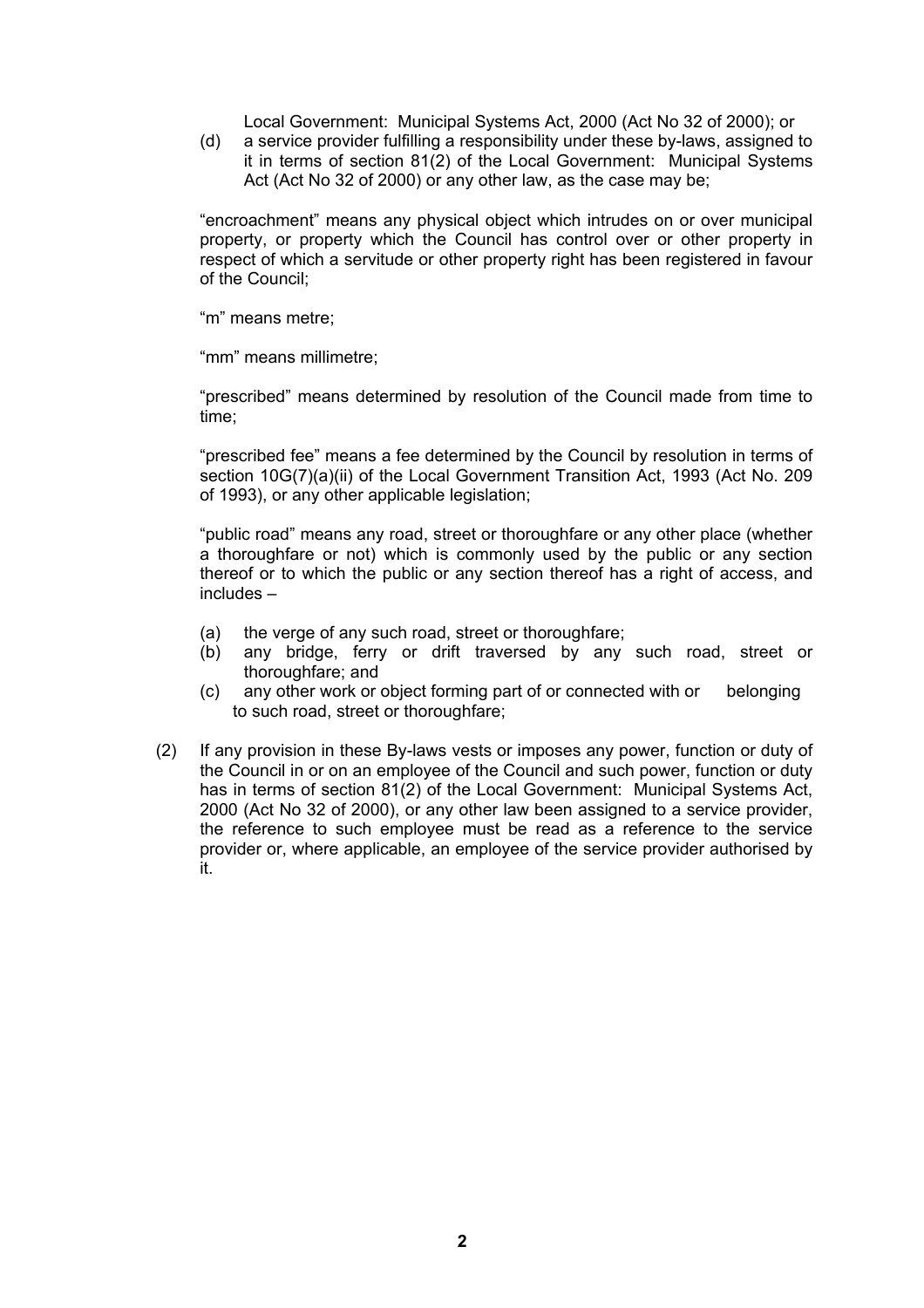### **Council permission required**

- 2. (1) No person may, without prior written permission of the Council, make or construct any colonnade, veranda, balcony, bay window, pavement light, showcase or other encroachment on or over any part of a public road, and pavement opening in or under any public road.
	- (2) The Council may refuse the permission required in terms of subsection (1) or may grant such permission either unconditionally or upon the conditions and subject to the payment of the prescribed fee annually or the performance of the work or service determined by the Council in each case and subject to payment of the prescribed fee.
	- (3) The prescribed fee mentioned in subsection (2) is payable in advance at the beginning of each year which is calculated from date of the written permission or the date determined by the Council, and the owner of the encroachment is liable for the payment of the prescribed fee for each encroachment.
	- (4) The owner of an encroachment must within 90 days after the date of commencement of these By-laws notify the Council in writing of -
		- (a) the existence of the encroachment; and
		- (b) the horizontal dimension of every encroachment measured parallel to the road boundary on or over which the encroachment exists.
	- (5) Until the Council is notified of the horizontal dimension of the encroachment in terms of subsection (4)(b), every encroachment relating to a building is deemed to have an aggregate horizontal dimension equal to the total road frontage on or over which the encroachment exists, of the property on which the building concerned is situated.

## **Rules for the construction of encroachments**

- 3. (1) The design, arrangement and construction of a veranda, balcony, bay window or other encroachment on or over a public road, as well as the paving, kerb and gutter thereof must be to the satisfaction of and to the levels approved by the Council.
	- (2) If corrugated iron is used for covering a veranda, its exposed surfaces must be painted.
	- (3) A veranda over a public road must correspond in line, height and detail with existing adjoining verandas.

#### **Columns**

- 4. (1) The Council may determine areas within the municipal area where no person is permitted to place veranda columns over any public road or pavement.
	- (2) No person is permitted to place any veranda column over any pavement where such pavement is less than 2,6 m wide.
	- (3) No person may place any veranda column more than 3 m from the building line measured to the outside of the column or at less than 3 m centre to centre.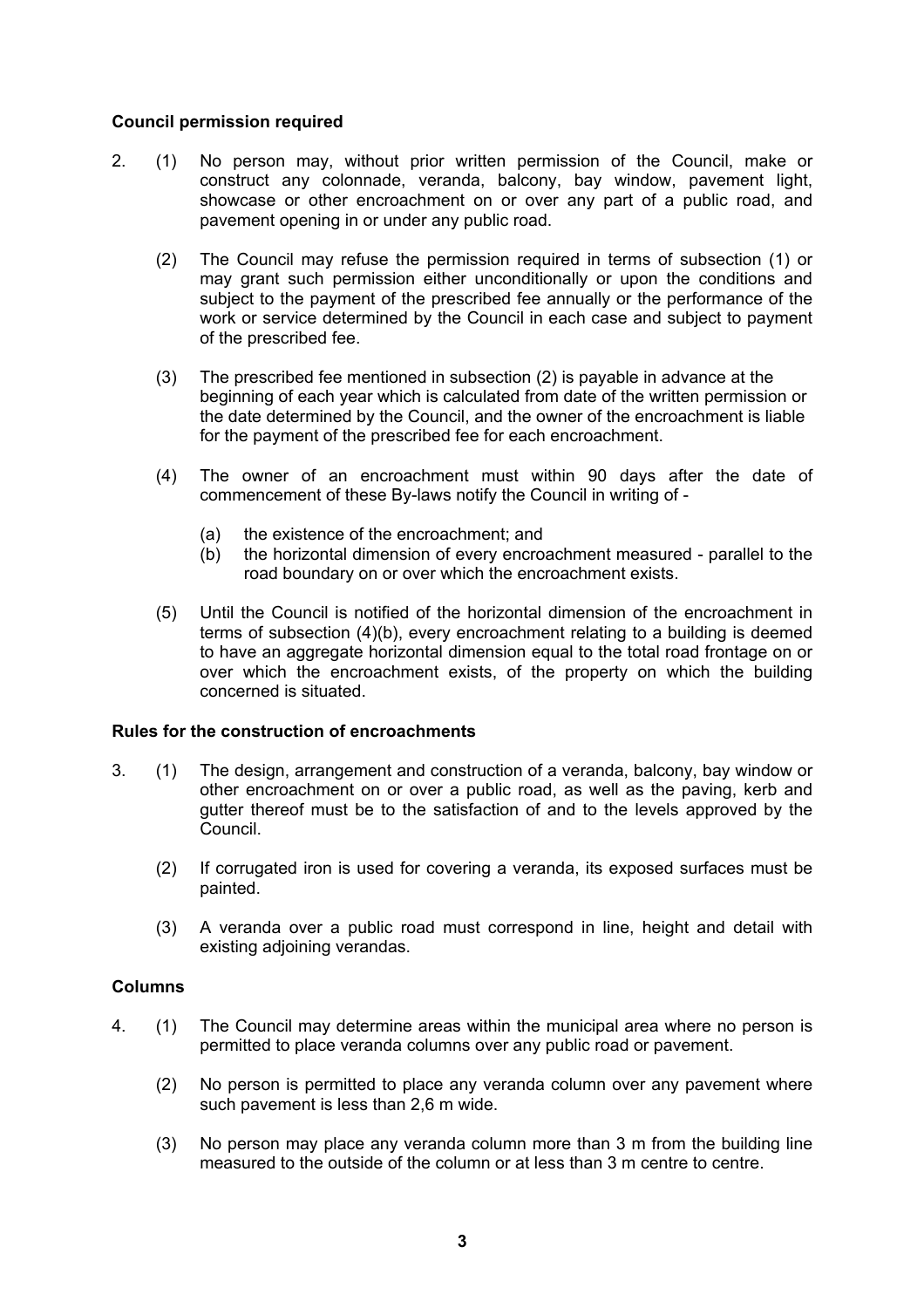- (4) No person may place any veranda column over any pavement at the corner of a public road that is beyond the alignment of the building lines.
- (5) No person may place a portion of any veranda column at a distance less than 600 mm back from the front edge of any kerb.
- (6) No person may place a twin or double veranda column over any public road or pavement.
- (7) If a veranda is supported on columns, the columns may not have square arris, no base may project more than 50 mm beyond the bottom diameter of the column and the maximum horizontal axial dimensions of such base may not exceed 350 mm.
- (8) If the form of a column is classic in character, the shaft must have suitable entasis and cap and base in due proportions.
- (9) No column, including cap and base, may be less than 3 m or more than 3,6 m in height and more than 4,5 m including plinth.
- (10) No person may, without the prior written permission of the Council place a column on a public road where the footway or sidewalk is, or is likely to be occupied by any cable, pipe or other municipal service.
- (11) The minimum height from the footway or sidewalk to the underside of each cantilever or fascia girder is 3 m.
- (12) Plain piping or tubing may not be used for any column for a veranda and balcony over or on a public road unless architecturally treated for aesthetic purposes.
- (13) The coping, blocking course or balustrade, if any, may not extend less than 750 mm nor more than 1,05 m above the floor of a balcony.
- (14) Nothing in these By-laws prohibits  $-$ 
	- (a) the erection and use of a party column common to two adjoining verandas if the column stands partly on the extended boundary lines of two properties or adjoins the same; or
	- (b) in the case of adjoining verandas, the placement of any column upon a plinth if this is necessary for alignment and all the other provisions of these By-laws are complied with.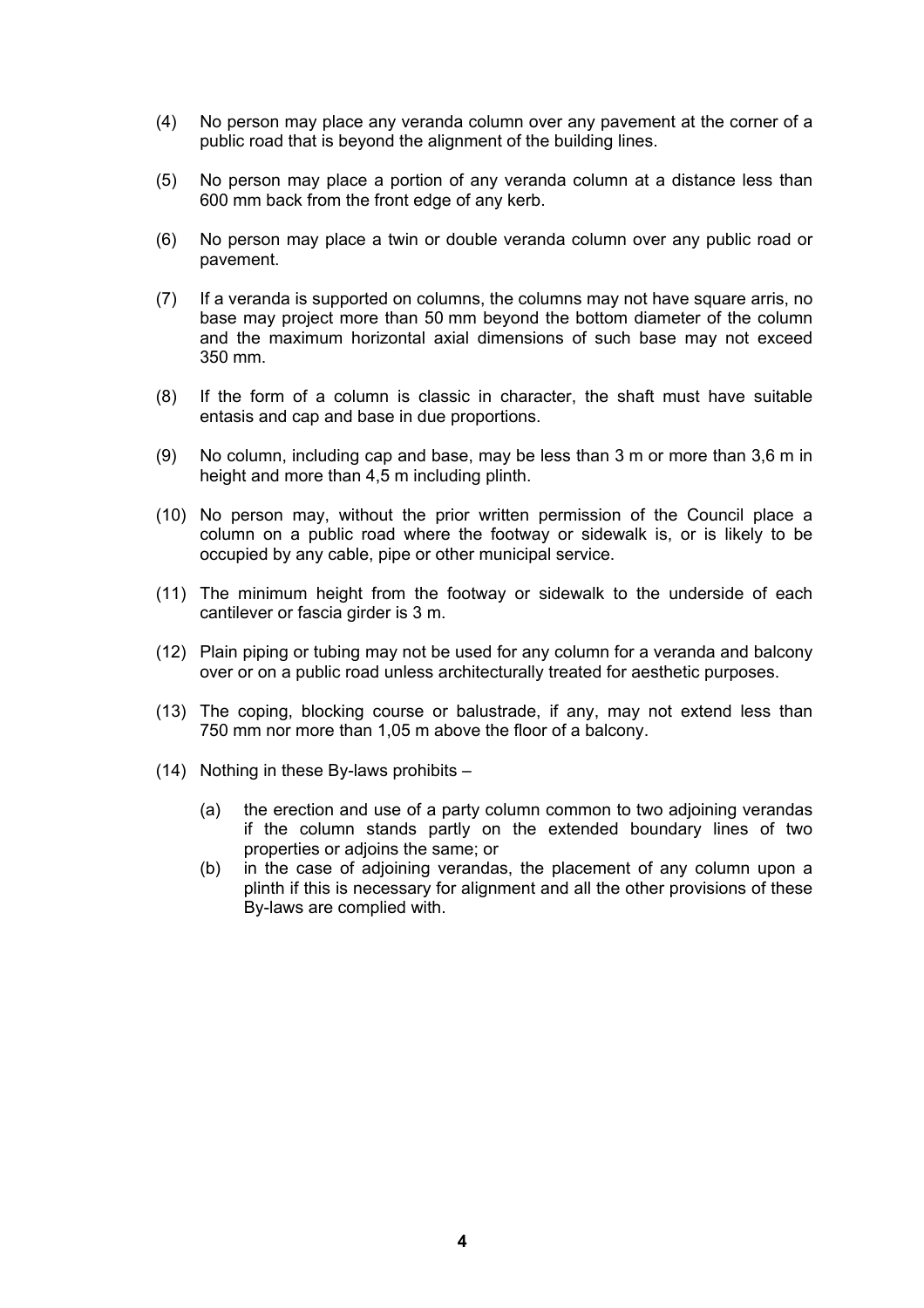### **Balconies and bay windows**

- 5. (1) No balcony, bay window or encroachment may overhang a public road if it is at a height of less than 3 m above the pavement.
	- (2) No balcony may encroach more than 1,35 m over any public road.
	- (3) No bay window may encroach more than 900 mm over any public road.
	- (4) The aggregate horizontal length of a bay window at any level over a public road may not exceed one-third of the length of the building frontage on to that road.
	- (5) Any balcony superimposed upon a veranda must be set back at least 1,2 m from the line of such veranda.
	- (6) No part of a balcony which is attached to any veranda may be carried up to a height greater than two storeys above the pavement level except that, if the top portion of the balcony is roofed with a concrete flat roof forming a floor, a balustrade not exceeding 1 m in height is allowed above the level of the floor.
	- (7) No dividing wall across a balcony over a public road may exceed 1 m in height or 225 mm in thickness.
	- (8) A balcony over any public road may not be the sole means of access to any room or apartment.
	- (9) No person may place or permit or cause to be placed any article upon any balcony over a public road, except ornamental plants, tables, chairs, canvas blinds and awnings not used for signs or advertisements.
	- (10) If any floor of a building is used solely for the parking of motor vehicles, no bay window at the level of the floor may project over any public road for more than 1,35 m for the full length of the building frontage on to that road.

#### **Plinths, pilasters, corbels and cornices**

- 6. (1) No plinth, pilaster or other encroachment beyond a building line carried up from ground level is permitted to encroach on a public road.
	- (2) Any pilaster, cornice, corbel or similar architectural feature which is at least 3 m above the ground may not exceed the following encroachment over a public road:
		- (a) A pilaster : 450 mm the total aggregate frontage length of the pilaster may not exceed one-fifth of the building frontage and any bay window in the same storey must be included in the calculation of the maximum aggregate length for bay windows;
		- (b) a fire-resisting ornamental hood or pediment over a door : 600 mm and in any part not less than 2,75 m in height above the footway or pavement;
		- (c) a cornice : 1,05 m if not exceeding 10,5 m above the footway or pavement and one-tenth of the height from the footway or pavement if exceeding 10,5 m with a maximum of 1,8 m.

## **Verandas around corners**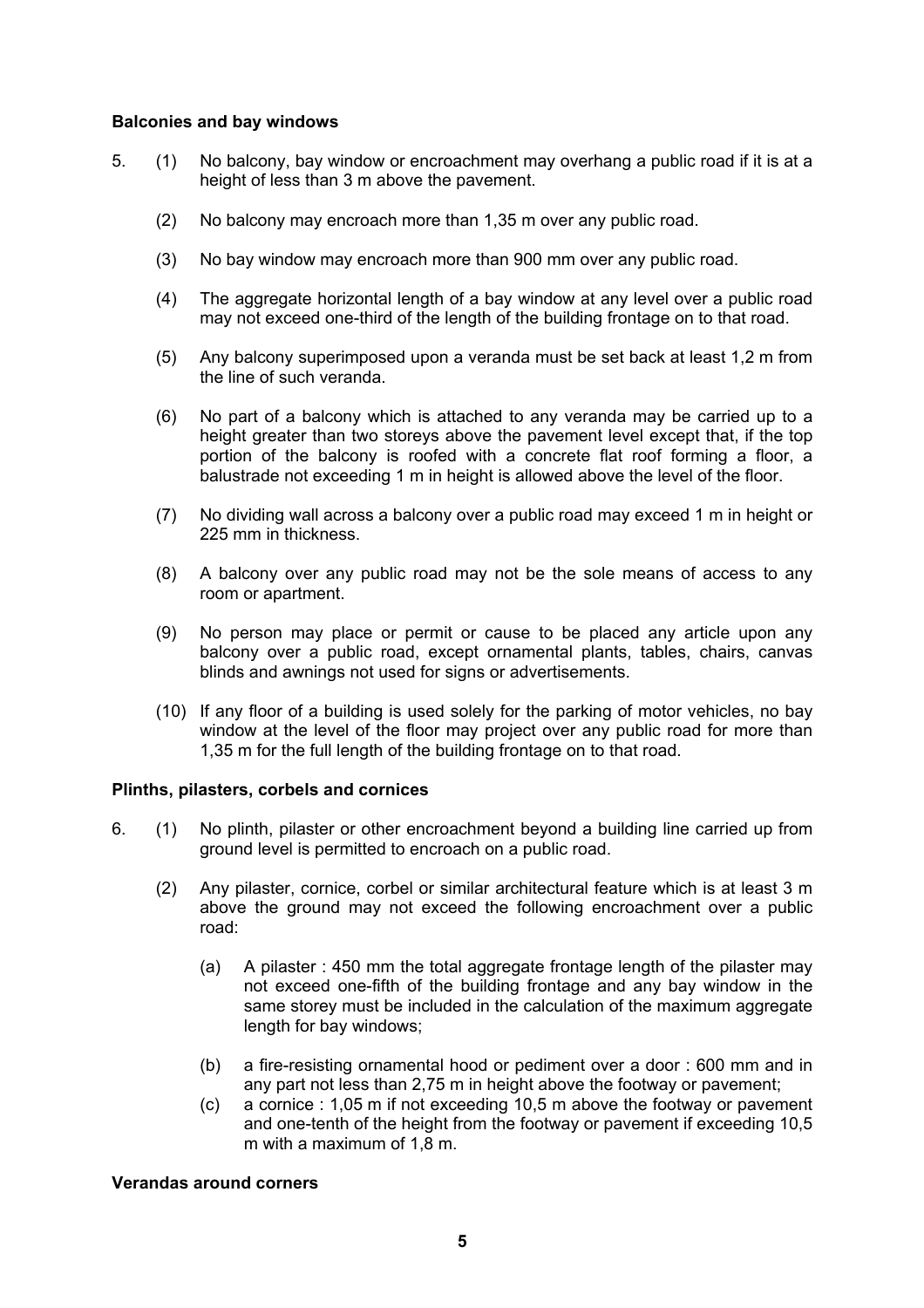7. If a veranda is built around a corner of a public road it must be properly splayed or rounded to follow the curve of the kerb.

## **Pavement openings**

- 8. (1) No pavement opening may be the sole means of access to any vault or cellar.
	- (2) No pavement opening on any public road may extend more than 1,2 m beyond the building line.
	- (3) If flaps are permitted in a pavement opening, no flap may exceed 0,75 square metres in area and must open upwards and while open, must be provided with stout iron guardrails and stanchions.
	- (4) A flap opening may be opened and used only for the purpose of lowering and raising goods and must be kept closed except when lowering and raising operations are in progress.
	- (5) The front wall or wall parallel to the kerb in every pavement opening must be built with a suitable batter to the satisfaction of the Council.
	- (6) No pavement opening may be covered with a metal bar grating or with a metal plate or with wood.

#### **Maintenance, removal and tenancy of projections**

- 9. (1) The owner of any encroachment must maintain the encroachment in good order and repair.
	- (2) Any pavement opening, pavement light, wall thereof and basement wall must be made and kept water-tight by the owner.

#### **Encroachment erected in front of building**

- 10. If any encroachment has been erected or constructed in front of any building, the owner must at his, her or its own expense  $-$ 
	- (a) pave the whole of the footway or pavement under the encroachment or in front of the building in which the pavement opening is fixed; and
	- (b) lay the road kerbing and guttering and paving in front of the building for the full width of the footway or payement.

#### **Encroachments**

- 11. (1) (a) Any person wishing to erect or construct an encroachment on, under or over any public road, or any immovable property owned by or vested in the Council, must apply to the Building Control Officer on a form prescribed by the Council for that purpose.
	- (b) If, in the opinion of the Building Control Officer, drawings are required for the conclusion of an encroachment agreement, the prescribed charge in addition to any other prescribed charge is payable to the Council.
	- (2) The owner of any encroachment or fixture, whether in the course of construction or erection or completed, on, under or over any public road, is regarded as a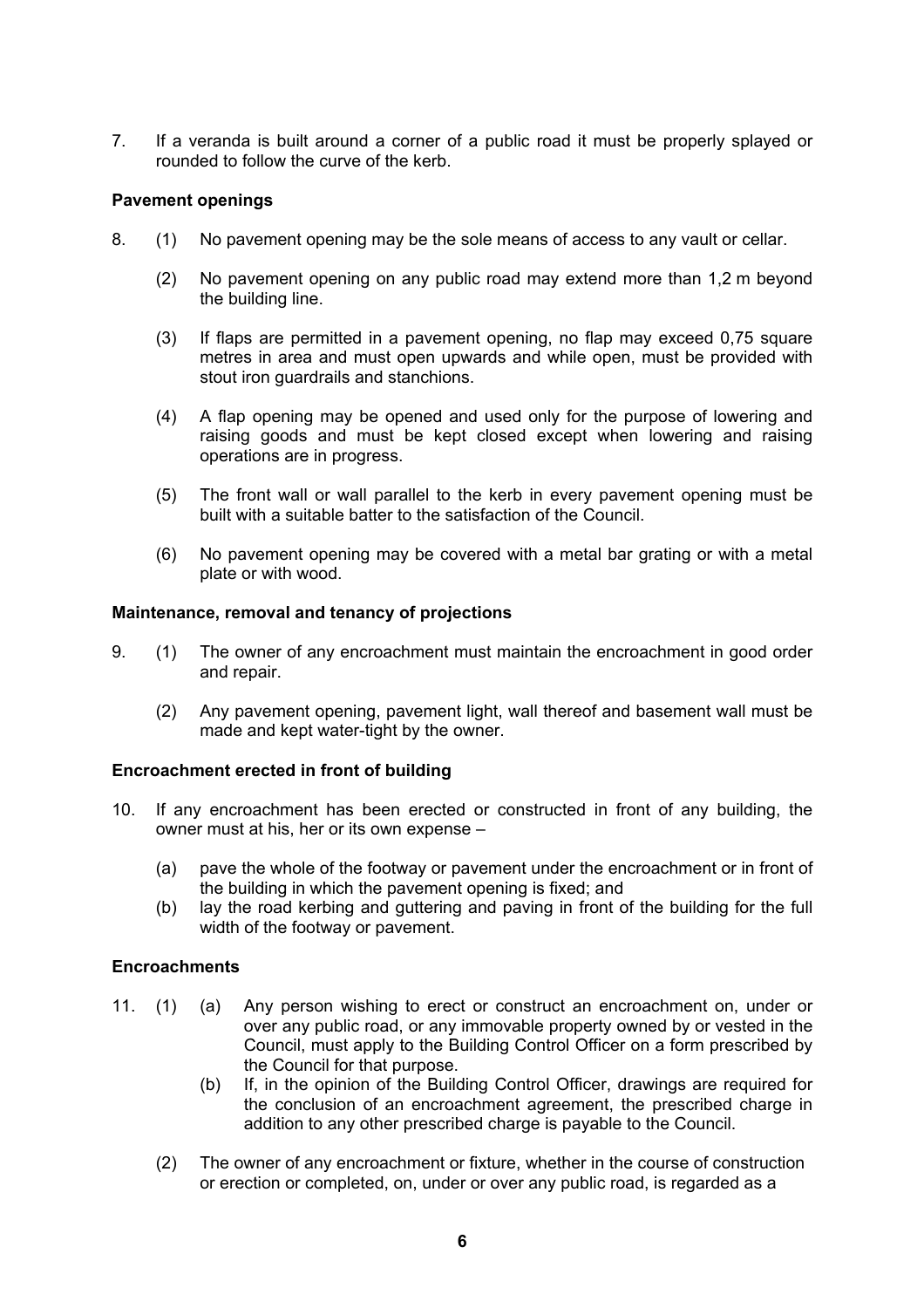tenant in respect of the encroachment and, if notified in writing by the Council under the hand of the Building Control Officer to remove any such encroachment or fixture, must do so within a reasonable period stated in the notice.

- (3) The owner of the building in connection with which any encroachment exists, or is proposed  $-$ 
	- (a) must defray any cost incurred in connection with wires or property of the Council;
	- (b) must allow the Council to erect on, or attach to the encroachment or fixture or anything required in connection with electrical or other activities of the Council.

## **Offences and penalties**

- 12. Any person who  $-$ 
	- (a) contravenes or fails to comply with any provision of these By-laws
	- (b) fails to comply with any notice issued in terms of these By-laws; or
	- (c) fails to comply with any lawful instruction given in terms of these By-laws; or
	- (d) who obstructs or hinders any authorised representative or employee of the Council in the execution of his or her duties under these By-laws,

is guilty of an offence and liable on conviction to a fine or in default of payment to imprisonment for a period not exceeding six months, and in the case of a continuing offence, to a further fine not exceeding R50, or in default of payment to imprisonment not exceeding one day, for every day during the continuance of such offence after a written notice has been issued by the Council and served on the person concerned requiring the discontinuance of such offence.

## **Repeal of by-laws**

13. The By-laws listed in Schedule 1 are hereby repealed.